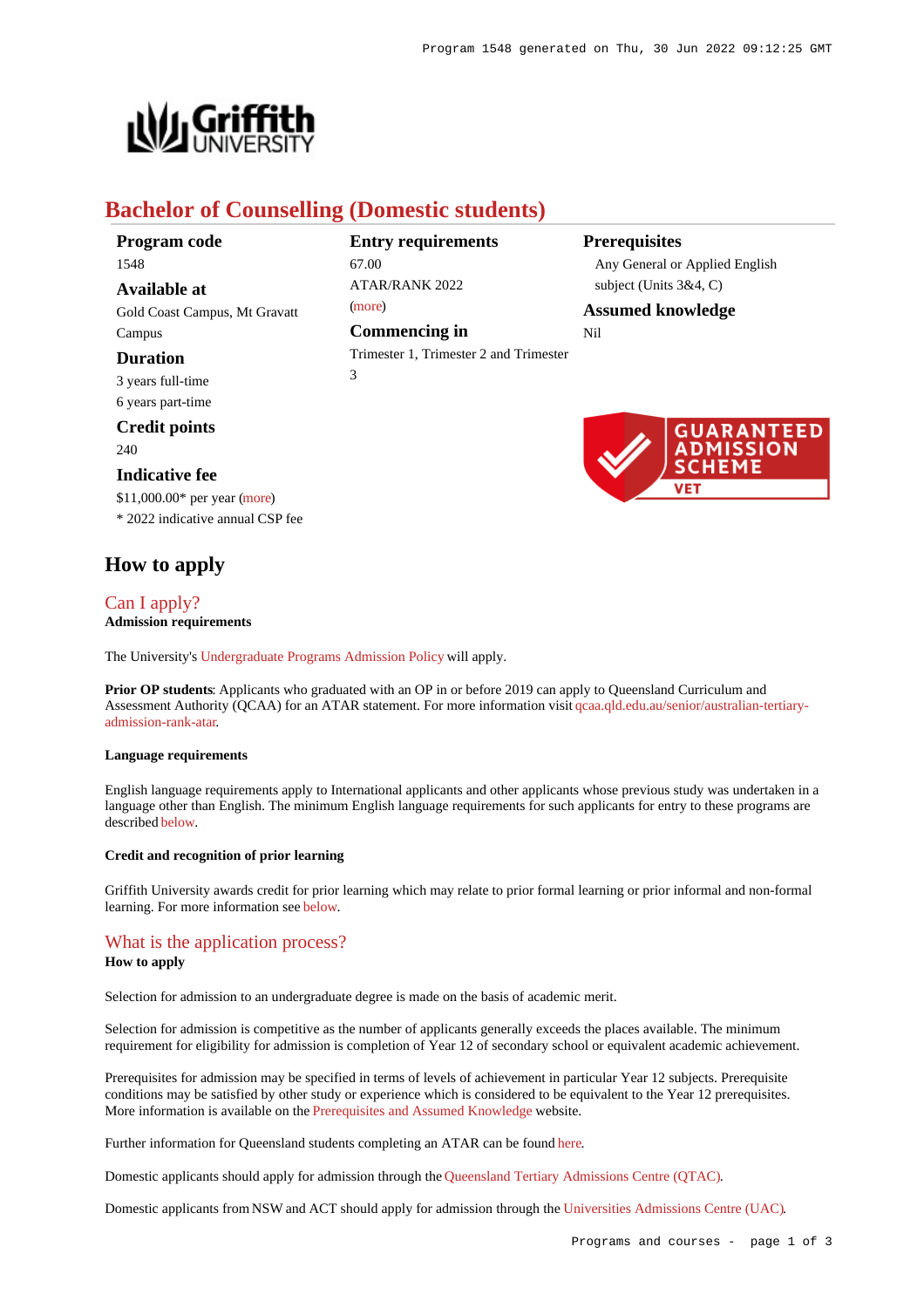A summary of the student profile for this program can be found on the QTAC website for [Gold Coast](https://www.qtac.edu.au/courses/listing/bachelor-of-counselling-233591/) | <a href=https://www.qtac.edu.au/courses/listing/bachelor-of-counselling-225131/" target="\_blank">Mt Gravatt. The Rank profile is located on the **Student Profile** tab.

## [What are the language requirements?](https://www148.griffith.edu.au/programs-courses/Program/1548/HowToApply/Domestic#language)

#### **Language requirements**

English language requirements apply to International applicants and other applicants whose previous study was undertaken in a language other than English. The minimum English language requirements for such applicants for entry to this program are as follows:

- A minimum overall band score of 6.5 on IELTS (Academic) with no sub-score of less than 6.0
- OR a minimum score of 575 on TOEFL
- *OR* an internet-based (iBT) TOEFL score of 79 (no sub-score less than 19)
- OR no score less than 3+ in each skill of the ISLPR (conducted by ISLPR Language Services only)
- OR a minimum overall score of 176 (no score less than 169) on C1 Advanced (formerly Cambridge Certificate in Advanced English) **or** C2 Proficiency (formerly Cambridge Certificate of Proficiency in English)
- OR an overall score of 58 in the Pearson Test of English (Academic) with no score less than 50.

English test results must be no more than two years old.

Applicants should refer to the following University policy for further information:

[Undergraduate Programs Admission Policy](http://policies.griffith.edu.au/pdf/Undergraduate Programs Admission Policy.pdf)

International students who successfully complete the [Direct Entry Program \(DEP\)](https://www.griffith.edu.au/international/griffith-english-language-institute/courses/direct-entry-program) will satisfy the English Language requirements for this Griffith degree.

The Direct Entry Program (DEP) is not available for Domestic students.

If you do not meet the University's specified English language requirements, you may wish to contact the Griffith English Language Institute to increase your eligibility for entering a Griffith University program. This Institute offers a number of English language and other courses at both its Brisbane and Gold Coast branches:

[Griffith English Language Institute](https://www.griffith.edu.au/international/griffith-english-language-institute)

### [What are the QTAC/UAC entry requirements?](https://www148.griffith.edu.au/programs-courses/Program/1548/HowToApply/Domestic#tac-entry-requirements) **QTAC application information**

**Bachelor of Counselling - Gold Coast**

**ATAR/RANK \***

67.00

**VET Qualification**

Certificate III

**QTAC code**

233591

**Duration**

3 years full-time

**Prerequisites**

Any General or Applied English subject (Units 3&4, C)

*\*The above ATAR/Rank from the 2022 admission cycle represents the minimum adjusted ATAR/Rank to which an offer was made. Minimum thresholds can change from year to year and should be used as a guide only for any future intakes. Applicants with VET qualifications may*